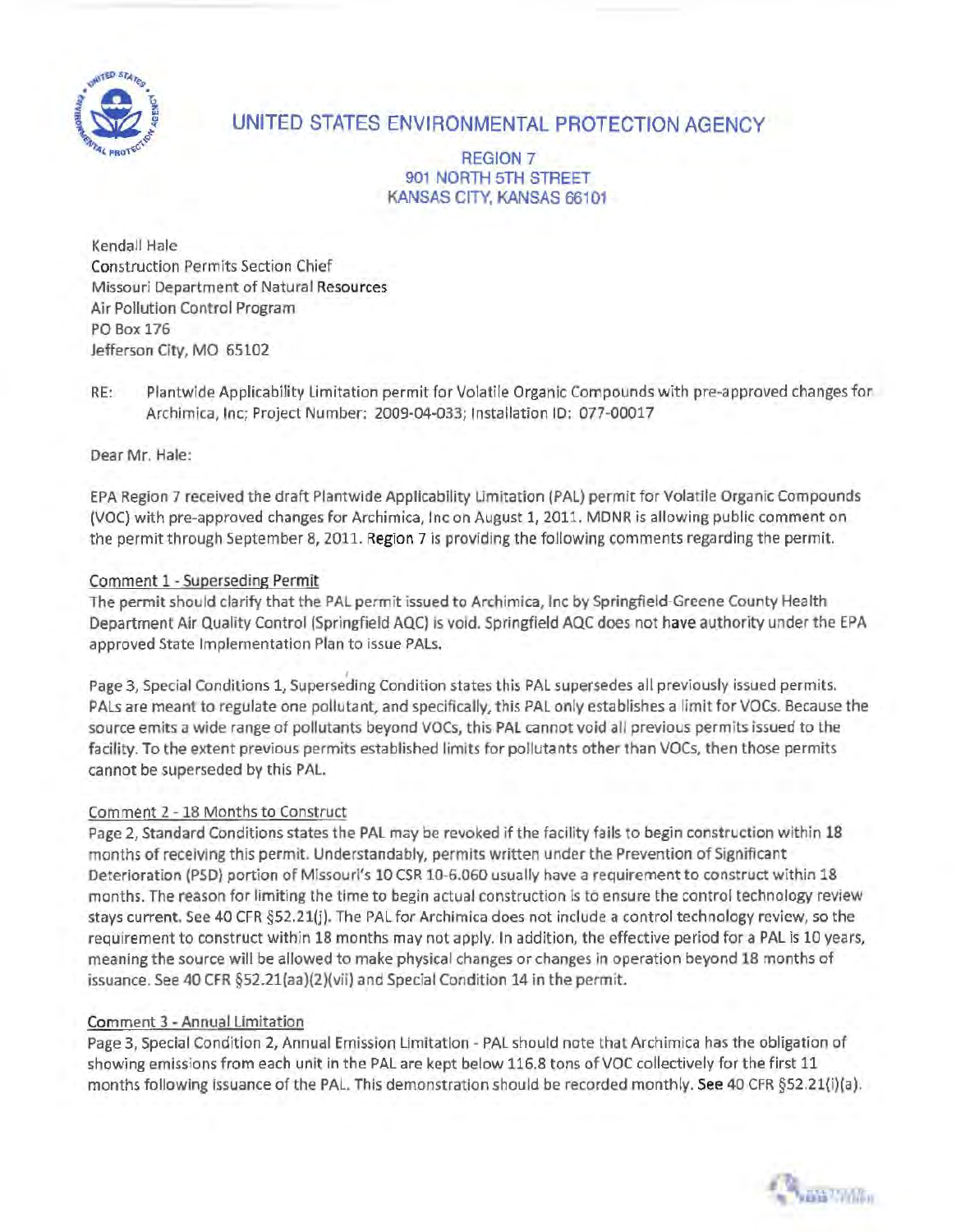## Comment 4 - 10 Year Actuals PAL Level

Page 3, Special Condition 2, Annual Emission Limitation - PAL establishes a limit of 116.8 tons of VOC per 12 month rolling period. The limit was developed based on actual emissions from 1997 through 1998 plus 39.9 tons per year (tpy), the applicable significance level of VOC. Baseline actual emissions need to be established following 40 CFR §52.21(b)(48) which requires a baseline to be set using, " ... the pollutant during any consecutive 24-month period selected by the owner or operator within the 10-year period immediately preceding either the date the owner or operator begins actual construction of the project, or the date a complete permit application is received *by* the Administrator (emphasis added). "In this case, MDNR is the Administrator for PSD permitting, not Springfield AQC. The 10 year look back period to establish a baseline should be based on when MDNR received a complete permit application. This will likely exclude the 1997 and 1998 timeframes. In addition, the permit application had to be revised beyond 2006, so 1997 data could not be evaluated for a correct baseline period in any event.

In addition, if construction or decommissioning of emission units took place after the baseline period chosen, then those emissions need to be included or excluded from the established PAL level. For an example, see 67 FR 80214.

Moreover, when setting a PAL, the applicable limit should take into account regulatory requirements, like National Emission Standards for Hazardous Air Pollutants (NESHAPS) that came into effect during the baseline or will come into effect during the effective period of the PAL. In 2002, Archimica, Inc became subject to NESHAP GGG for Pharmaceutical Production. Therefore, if any actual emissions were used prior to 2002 to establish a baseline, then those emissions would need to be evaluated in comparison to NESHAP GGG. For instance, if a process unit is required to meet SO% destruction efficiency and that process unit had 0% destruction efficiency prior to 2002, then the emissions that would not have been emitted if the standard were in place need to be reduced from the baseline actual emissions. Page 21, Project Description states that Archimica, Inc "contends" that emissions were unchanged in light of the 2002 NESHAP. MDNR shouldn't accept Archimica's contention but rather MDNR has the obligation to confirm that each emission unit was meeting the emission standards in NESHAP GGG prior to 2002 (if a pre-2002 baseline is used). '

Evaluating post 2002 emissions as provided, it looks like the highest emitting 24-month period would be around 2004. Using this timeframe would establish a PAL around 75 tpy (yearly average of 36 tpy plus 39 tpy significance level), at which point, Archimica, Inc would no longer be a major source for VOC emissions. EPA Region 7 questions whether any source is eligible for a PAL to limit their emissions below PSD major source thresholds and if MDNR has approved authority to use PALs to limit sources out of PSD. To avoid the necessity of addressing this issue, EPA recommends that a Federally Enforceable State Operating Permit would be best to reduce source's potential to emit below major source levels. For instance, Archimica could seek an Intermediate Operating Permit from MDNR to establish limit for VOC below the major source level.

# Comment 5 - Emission Factors

Page *3,* Special Conditions 2, Annual Emission Limitation- PAL lists emission factors that Archimica, Inc is required to use and document to meet their annual emission limitation. MDNR should rank the emission factors in order of most preferred to least preferred. For example, most accurate emission factors usually would be ranked as follows: (1) most recent stack tests results, (2) mass balance, (3) alternatively approved MDNR method, (4) most recent AP-42 compilation.

When using emission factors to certify a PAL is being met, provisions in 40 CFR §52.21(aa)(12)(vi) apply. Specifically, emission factors need to be adjusted according to the level of uncertainty to ensure limits are being met. It's unclear in this permit if Archimica, Inc is required to properly adjust their emission factors/limitations based on known uncertainties. In addition, when emission factors are used to set limits in a PAL they need to be